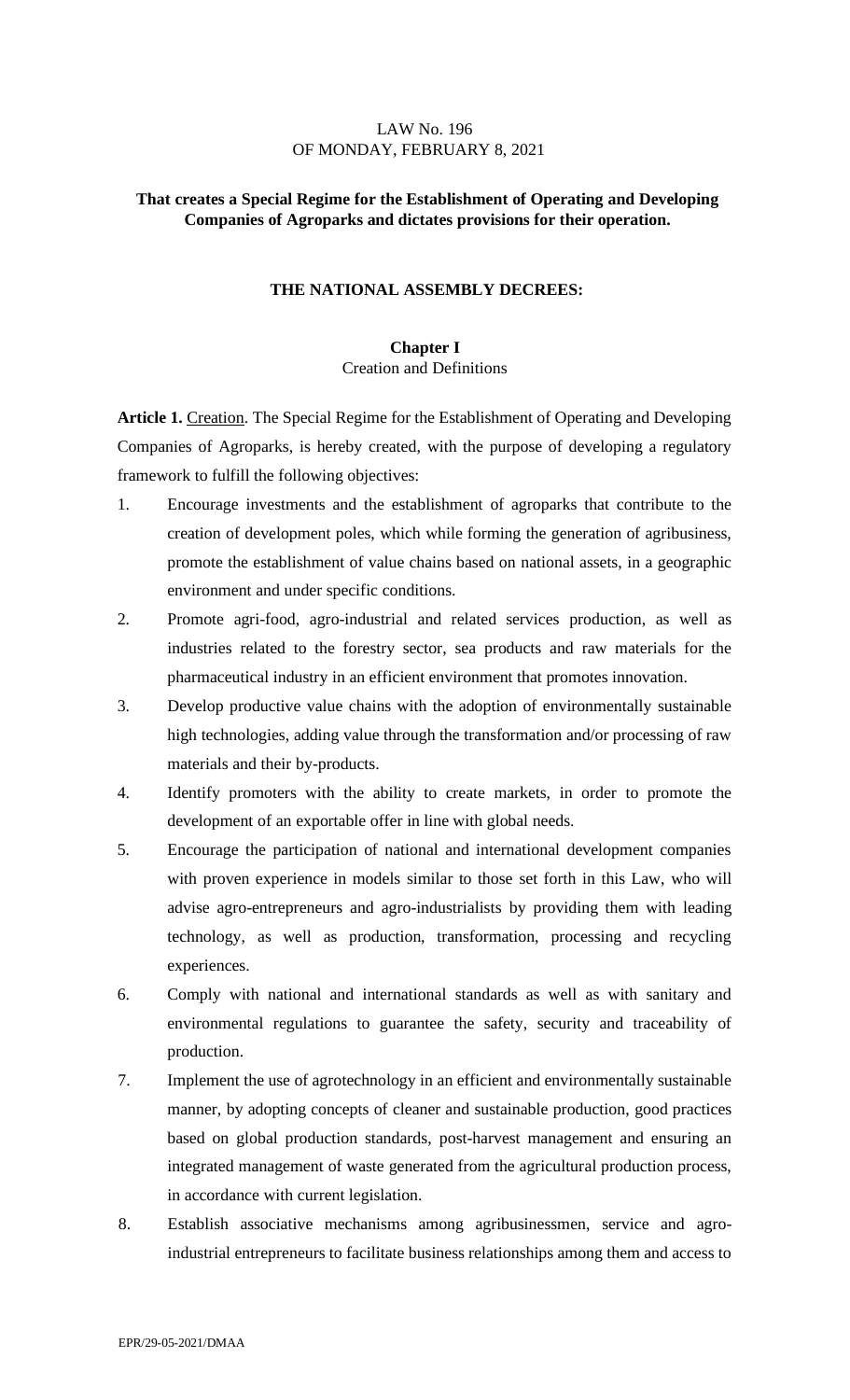redistributive benefits to the greatest number of people and individuals in the agriculture and export sector.

- 9. Guarantee the modernization of processes, procedures and permits to facilitate research, financing and promotion of the national agro-industry.
- 10. Promote investment in water, energy and communications aimed at having an impact on the development of value chains.
- 11. Support with agricultural health and safety services and the development of value added products from domestic agribusiness.
- 12. Promote the purchase of domestic raw materials throughout the territory of the Republic of Panama.
- 13. Optimize water resources in a sustainable manner, promoting increased resilience of the agricultural sector to climate change.
- 14. Promote the inclusion of agro-industrial research and development companies limited to agricultural or agro-industrial activities.

**Article 2.** Glossary. For the purposes of this Law and its regulations, the following terms are to mean as follows:

- 1. *Agroparks.* Physical spaces where different agri-food or related activities group together, in order to minimize production costs and maximize the value creation for national production through investments in technology, increasing the productivity and competitiveness of the Panamanian agri-food sector. Agroparks may contain several productive value chains.
- 2. *Agribusiness.* Integrated business system, focused on the consumer which includes the activities linked to agricultural products, including, but not limited to, primary production, processing, transportation, industrialization, selection, classification, packaging, preservation and distribution. For this business model, agriculture is a system of processes, of value chains, with multiple links, focused on satisfying consumer demand and preferences, whose actions are conditioned by the public purposes of the institutions and regulatory bodies in which they operate.
- 3. *Agro-industry.* Economic activity engaged in the production, industrialization and commercialization of agricultural, forestry, and other biological natural resources products. It includes value added through the transformation of national products from the agricultural, aquaculture, forestry or fishing sectors.
- 4. *Clusters.* Grouping through the associativity of agricultural producers, suppliers of inputs and interrelated services to minimize production costs, optimize learning and data exchange among all the agents that make up a productive value chain through the adoption of best practices and advanced technologies.
- 5. *Value chain.* Full range of firms and activities involved throughout the various steps of production to bring a product or service from its conception to the final customer and its subsequent disposal or recycling, each of which adds value to the product or service.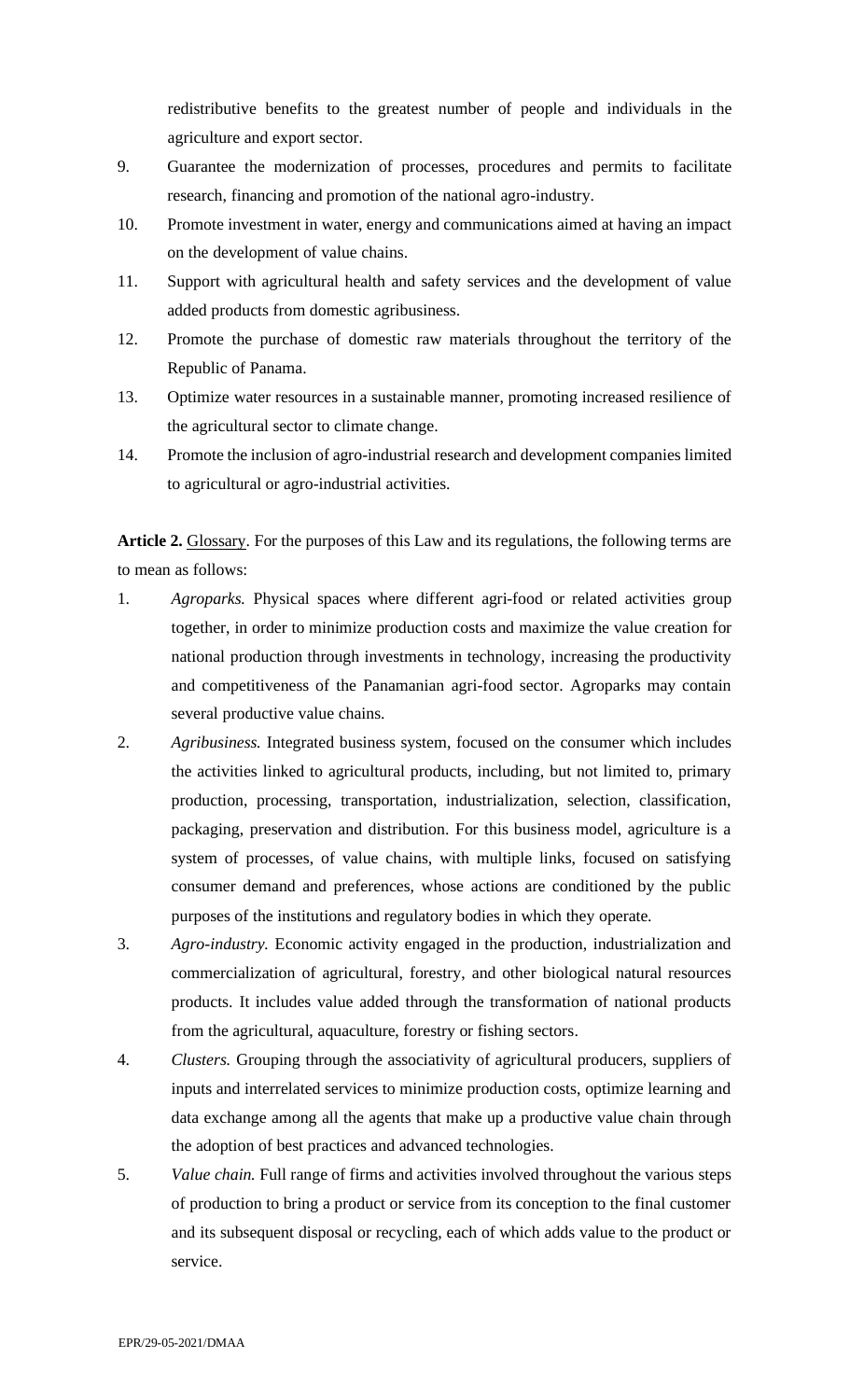- 6. *Agropark Operating and Development Company.* Natural or legal person, national or foreign, that assumes responsibility for the investment, management, administration, operation, and supervision of the overall functioning of an agropark and is responsible for ensuring that the agricultural producers and/or the companies installed therein are provided with the optimal conditions to achieve the projected levels of productivity and competitiveness.
- 7. *Companies established in Agroparks.* National or foreign companies established within an agropark to develop the activities and services authorized by this Law and its regulations.
- 8. *Development pole.* Development pole. An area or territorial extension duly delimited and especially committed to foster the development of value chains and clusters using national production, and with the conditions to promote innovation, precision farming and to convert rural economies into value-added models.
- 9. *Agri-food production.* Chain of events covering all stages of agricultural food production, encompassing primary production, processing, marketing, distribution and final consumption activities.
- 10. *Producer joining an Agropark.* National or foreign producer who joins an agropark to develop primary activities planned by the Operating and Developing Company, in accordance with the provisions of this Law and its regulations.

# **Chapter II**

Institutional Framework

## **Section 1.<sup>a</sup>** National Agribusiness Directorate

**Article 3.** National Agribusiness Directorate. The National Directorate for Agribusiness, hereinafter DINAGRON, is hereby created within the Ministry of Agricultural Development, will be in charge of promoting, supervising and monitoring the development of agribusiness clusters throughout the national territory, based on the policy of promoting national production and generating added value.

DINAGRON will have a national director who will ensure compliance of the objectives and goals established in this Law.

**Article 4.** Directorate functions. The main functions of DINAGRON will be:

- 1. Prepare a plan to establish development poles including in their dynamics, among other management tools, the agropark modality, implying the use of State-owned assets or direct investment made by the State.
- 2. Promote the Special Regime for Agropark Operators and Developers as a tool for monitoring, planning, and controlling the development of the special areas and zones created to promote national production, the integration of value chains and the development of related services.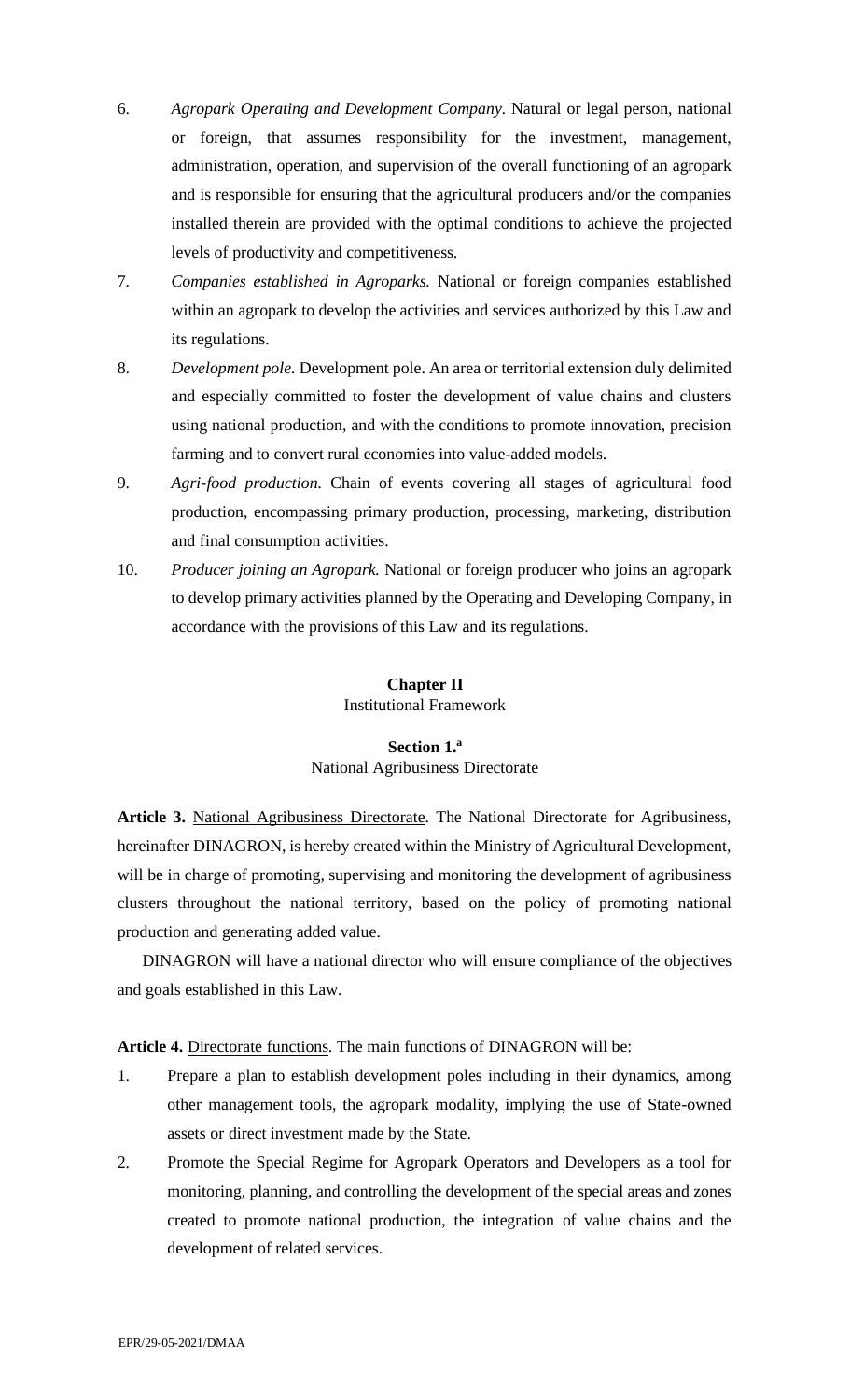- 3. Process applications from companies interested in operating and developing an agropark.
- 4. Promote agribusiness value chain development to guarantee an increase in agri-food production, agribusiness, marketing, investment, and job creation within the national territory, ensuring the maximum benefit for the country.
- 5. Coordinate, advise, guide and supervise the execution of agribusiness and agroexport programs, in order to comply with strategic planning and programs for the productive sector.
- 6. Develop and promote new business between Panamanian producers and national or international buyers.
- 7. Design and coordinate programs aimed at the promotion, improvement, industrialization, and innovation of agricultural, livestock, poultry, marine and forestry products, and by-products produced in the Republic of Panama.
- 8. Promote the commercial reach of our agricultural and livestock companies, targeting both the domestic market as well as worldwide markets.
- 9. Develop strategies, plans and programs related to the operation and strengthening of agroparks as well as production areas of the national territory.
- 10. Impose administrative or financial penalties on companies with Agropark Development or Operating Company Licenses for non-compliance with the obligations established in this Law, its regulations and rules issued during its implementing stages.
- 11. Coordinate with all government agencies involved in the establishment and operation of agroparks as regards compliance with the legal provisions established in this Law.
- 12. Propose the approval of the regulations as may be necessary to ensure the efficient operation of the agroparks, including the criteria to be considered for the approval of the Licenses of Agropark Operators and Developers.
- 13. Act as first instance to validate the projects presented under the agropark modality.
- 14. Act as Technical Secretariat of the Production Linkage Commission.
- 15. Perform any other duties assigned under this Law, and the regulations and rules related to the development of its objectives.

**Article 5.** Inclusion and incorporation. DINAGRON will promote and encourage the inclusion and incorporation of agricultural producers in the different authorized agroparks, for which it will implement strategies, plans and programs aimed at promoting, improving, industrializing and innovating production processes with high technology.

**Article 6.** Contractual balance. DINAGRON shall regulate, monitor and supervise the contractual relationship between the agricultural producer and the Operating and Developing Company, guaranteeing at all times the contractual balance between the parties, in order to ensure national production.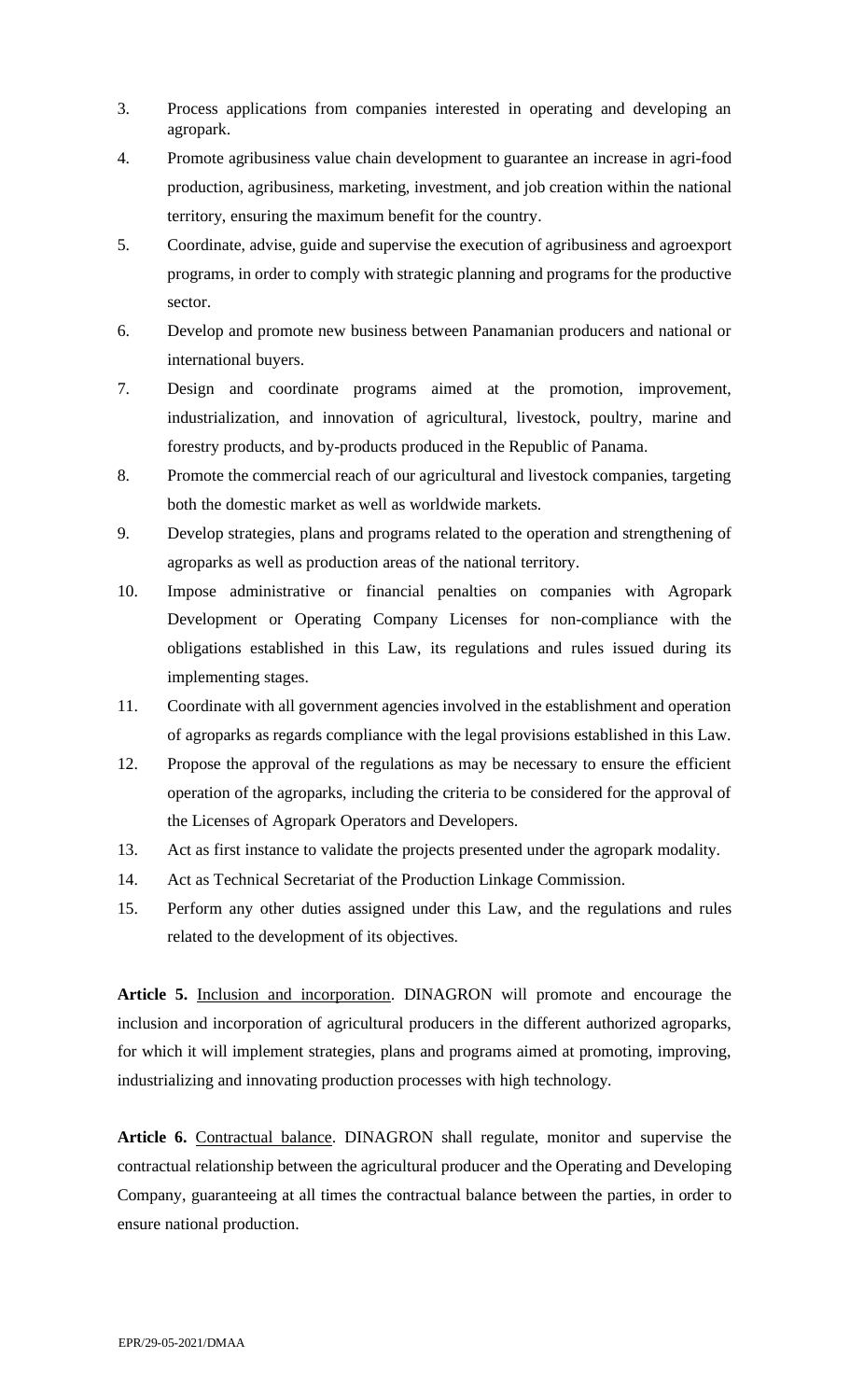**Article 7.** Director Requirements. The following requirements must be met in order to be appointed as national director of the Commission on Productive Chaining:

- 1. To be Panamanian.
- 2. Be over thirty years of age.
- 3. To have a degree in Agricultural Engineering, Economics, Business Administration, Engineering or related careers.
- 4. Have at least five years of experience in agribusiness and/or supply chain development.
- 5. Not being convicted of a crime against public administration.

# **Section 2.<sup>a</sup>** Production Linkage Commission

**Article 8.** Commission. The Commission of Productive Chaining for Agribusinesses, hereinafter referred to as COMEPRO, is hereby created, its essential function will be to promote coordinated inter-institutional work for the follow-up and use of the agroparks established in the national territory and intended for agricultural and/or agro-industrial activities.

**Article 9.** Members. COMEPRO will be composed of:

- 1. The Minister for Agricultural Development or designee, who shall preside.
- 2. The Minister of Commerce and Industries or designee.
- 3. The Minister of Economy and Finance or designee.
- 4. The Minister of the Environment or designee.
- 5. The administrator of the Panamanian Food Safety Authority or designee.
- 6. A representative of the Panamanian Exporters Association.
- 7. A representative of the Panamanian Union of Non-Traditional Agricultural Exporters.
- 8. A representative of the Federation of Chambers of Commerce, Industry and Agriculture of Panama.

The Executive shall designate the representatives of the private sector who will be members of the Commission from the shortlists submitted by each organization for such purposes.

Any vacancy of private sector representatives, occurring before the expiration of the term for which they are appointed will be filled through the procedure described in the preceding paragraph and for the remainder of the term of the vacant position.

The members of the Commission will be appointed for five-year terms.

**Article 10.** Technical Secretariat. COMEPRO will have a Technical Secretariat for the fulfillment of its functions, which will be in charge of the Ministry of Agricultural Development through DINAGRON.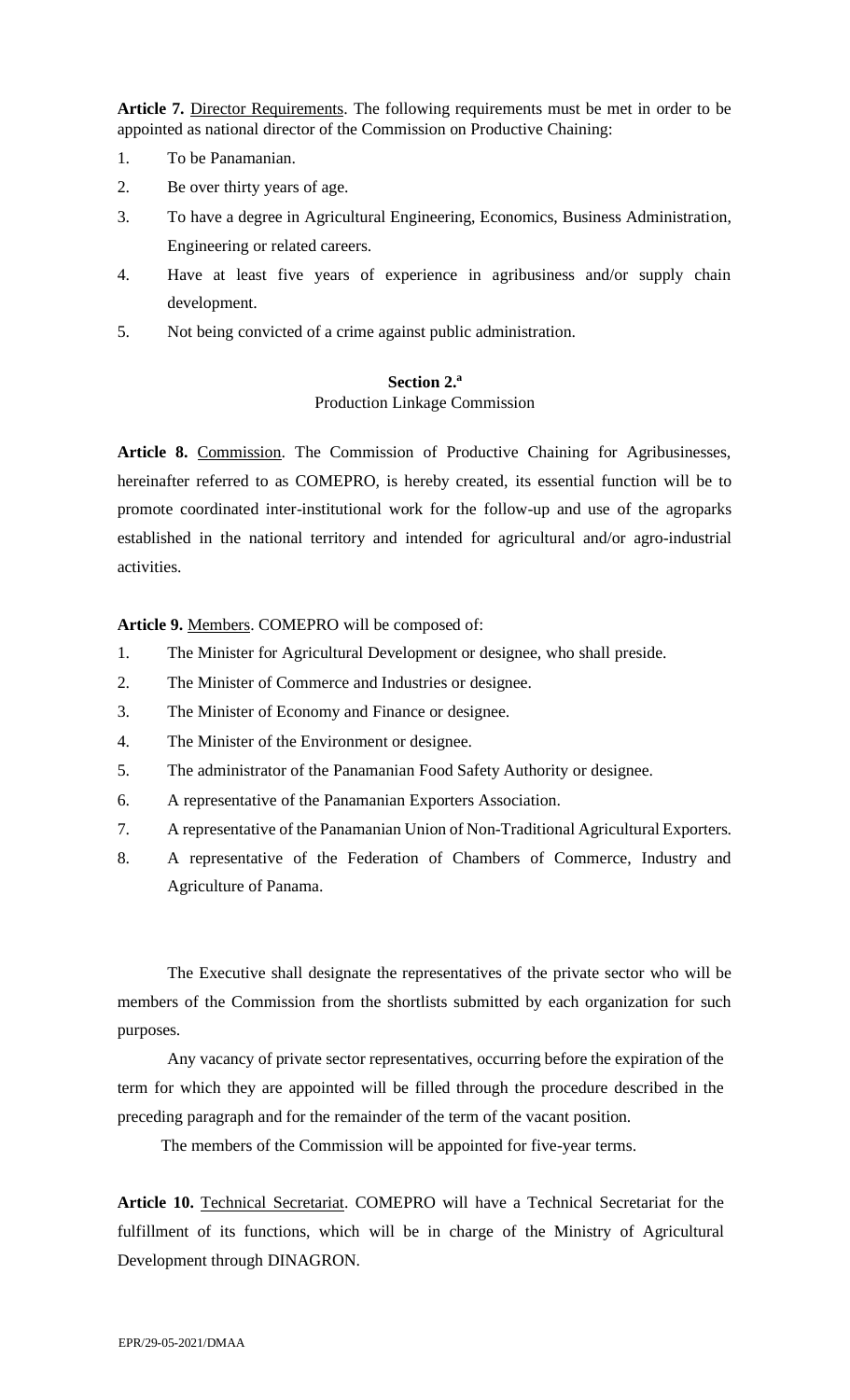The Technical Secretariat shall attend all meetings held by COMEPRO as well as the following:

- 1. Keep the Official Record of Companies installed in the agroparks and of the Licenses of Agropark Operating and Development Companies, as well as of their personnel and its dependents.
- 2. Develop the forms, guidelines and/or instructions to be submitted and/or used by companies with Agropark Operating and Development Company Licenses, in accordance with the provisions of this Law and its regulations.
- 3. Review the reports submitted periodically by the Agropark Operating and Development Companies regarding their operation.
- 4. Prepare the notices of ordinary and extraordinary meetings required to ensure the functioning of the agroparks and COMEPRO.

Any additional responsibilities for the Technical Secretariat will be specified in the regulations of this Law.

Article 11. Functions. COMEPRO will have the following main functions:

- 1. Licensing of Agropark Operating and Development Companies.
- 2. Approve the incorporation of new companies to the authorized agroparks, as requested by the Technical Secretariat.
- 3. Cancellation of the Licenses of Agropark Operating and Development Companies.
- 4. Recommend to the Executive Branch, through the Ministry of Agricultural Development, the promotion policies for the establishment of companies for the development of agroparks, including when necessary, to make available land or areas that belong to the state.
- 5. Approve any changes to the requirements for the approval of new agroparks and the conditions for the registration of the companies.
- 6. Approve all necessary regulations to ensure the proper functioning of the agroparks.
- 7. Establish agreements or arrangements with the competent authorities to facilitate the operation of the agroparks.
- 8. Approve the creation of technical subcommittees, units and working groups as may be necessary to comply with objectives of this Law.
- 9. Resolve appeals for reconsideration filed at the first instance against cancellation of a license or imposed sanctions for non-compliance as defined in this Law.
- 10. Summon other institutions to ordinary or extraordinary meetings when required due to the specialty of the matter to be discussed.
- 11. Dictate its internal regulations.

#### **Chapter III**

Agropark Operating and Development Company License

Article 12. License. Any natural or legal person, national or foreign, that promotes the development of productive value chains based on national primary agriculture, livestock,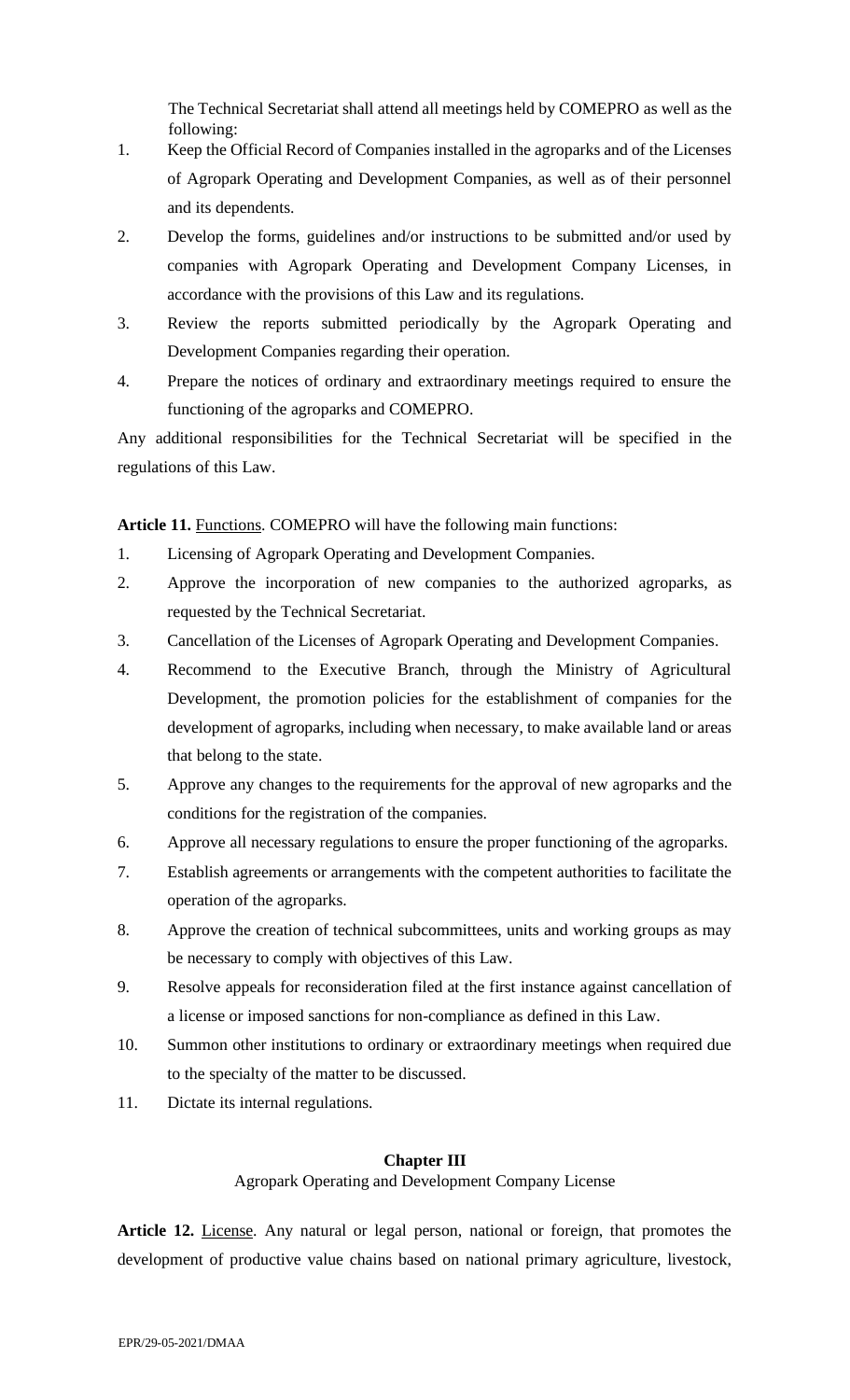aquaculture, fishing or forestry production, or in turn is part of a productive value chain conglomerate in which national production is used, may apply for an Agropark Operating and Development Company License.

Companies applying for this license may promote all types of activities and services, as long asthey focus on the development of productive value chains linked to the Panamanian agroindustrial sector and refer to the following activities:

- 1. Agrotechnology production companies.
- 2. Services related to the manufacture of products, machinery and equipment related to agribusiness.
- 3. Research and development companies related to agricultural or agroindustrial activities.
- 4. Laboratory analysis, testing or other services related to the manufacture and transformation of raw materials or semi-finished products.
- 5. Logistics services including processing, transportation, warehousing, storage, marketing, distribution, packing and repacking of domestic products.
- 6. Companies engaged in the processing or manufacturing of Panamanian products.
- 7. Environmental services related to agricultural or agroindustrial activities.
- 8. Construct buildings for offices, factories, warehouses, services, complementary activities and any necessary and convenient infrastructure for the development of the agropark.
- 9. Training and technical training services for the benefit of users and workers of an agropark, companies registered in them, and producers and representatives in its value chain.
- 10. Any other similar activity previously approved by COMEPRO, provided that, it comply with the precepts set forth in this Law.

**Article 13.** Annual Report. Companies operating under an Agropark Operating and Development Company License will have to submit to DINAGRON an annual report containing statistics concerning their operations within the national territory.

DINAGRON will regulate the information to be contained in the report, the form and the deadline for its submission.

Article 14. Requirements for the license. The licensing requirements for an Agropark Operating and Development Company will be approved by COMEPRO. The following parameters must be observed when establishing these requirements:

- 1. That the company applying for the license is engaged only in the activities and services set forth in this Law.
- 2. DINAGRON certifies that the applicant company has an investment plan that complies with the objectives of this Law and includes a project development schedule.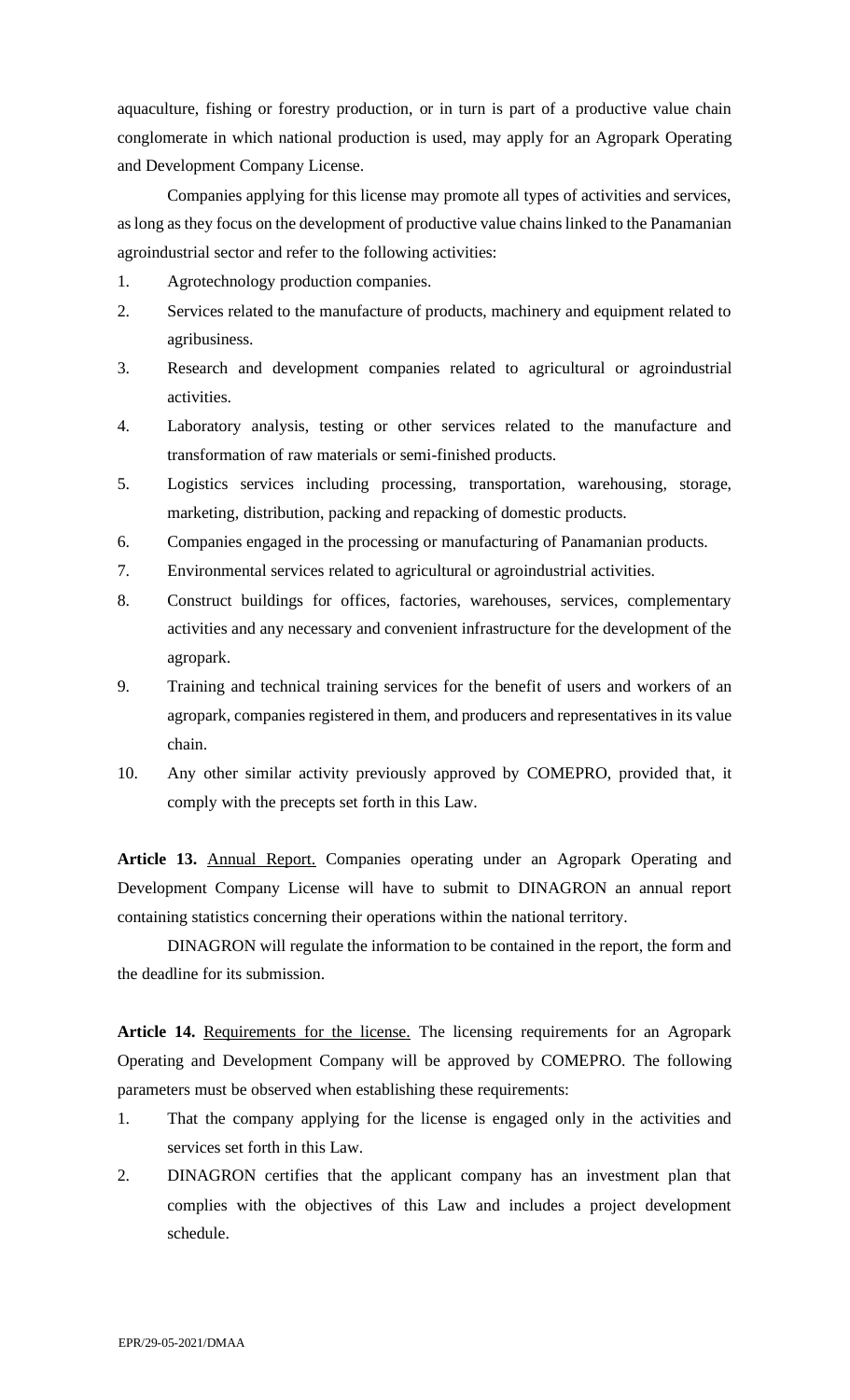- 3. The company, following the legal regulations required in the State's public contracting processes must, formally accredit technical and financial solvency.
- 4. Applicant Company must be either owner of the title deed or have a lease contract for the land where the agropark is to be developed.
- 5. A State-owned area must be in the process of administrative concession under the modalities established by national legislation or the area must be available for the execution of the project.
- 6. The applicant company must have experience in the development of value chains or with potential markets for the commercialization of its production.

**Article 15.** Procedure. Notwithstanding the foregoing, DINAGRON shall observe the following conditions during the process of obtaining the Agropark Operating and Development Company License:

- 1. The procedure may not last more than sixty days from the date on which the applicant company has submitted all the necessary documents and/or complied with all the requirements for the licensing, in accordance with this Law and its regulations.
- 2. Legalization of foreign documents will only be required when such documents have been issued by a governmental authority or public entity in its country of origin. It will not be necessary to legalize private documents issued abroad, with the exception of the power of attorney granted by the applicant company to the attorney or law firm acting as its attorney-in-fact for the licensing process.

Article 16. Cancellation reasons. COMEPRO, ex officio or at the request of a party, may cancel the license of any company operating and developing an agropark, whenever it incurs in any of the following causes:

- 1. Cease the activity for which the license was granted.
- 2. The company holding the license is intervened or declared bankrupt by the authorities where the company's head office is located.
- 3. Failure to commence operations within twelve months of the granting of the license.
- 4. Failure to comply with the proposed investment plan according to the established term.
- 5. In case of holding a State land concession, not complying with the conditions and obligations acquired.
- 6. Upon expiry of the administrative concession, when the activity is performed in an area belonging to the State.
- 7. Violation of the provisions of the present Law or of any other law of the Republic of Panama.
- 8. Any other matters provided for in this Law.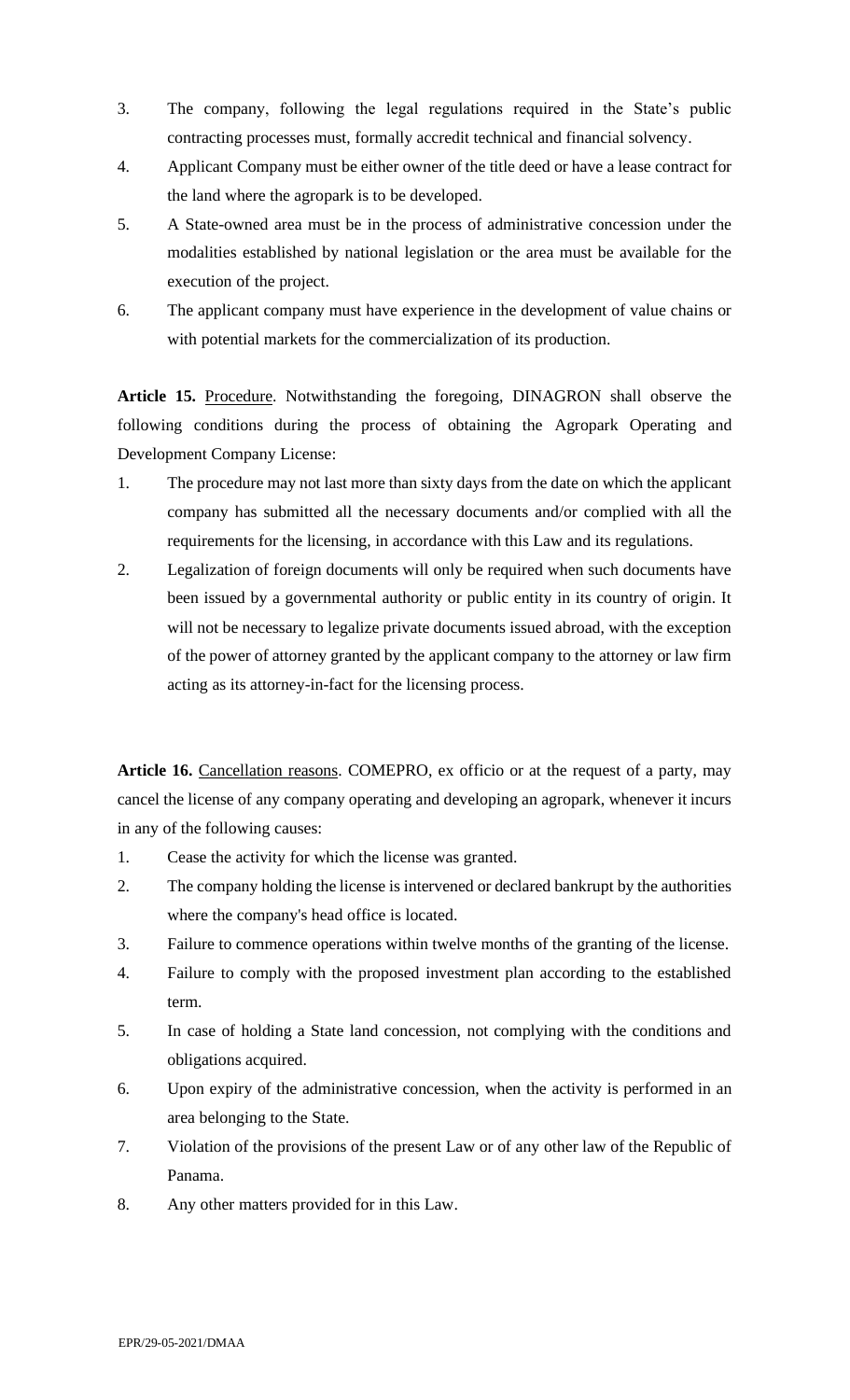Article 17. Cancellation procedure. COMEPRO will be empowered to cancel the license, such cancellation will be subject to an appeal for reconsideration before COMEPRO, as per the following procedure:

- 1. After verifying the reason(s) for the cancellation of the license, COMEPRO shall personally notify the company of the reasons or grounds for the cancellation. Once notified the cancellation resolution, the company will have up to thirty working days from the date of notification to file an appeal for reconsideration, outlining why the company considers that its license should not be cancelled, accompanied by the preconstituted evidence deemed necessary.
- 2. COMEPRO will have up to thirty working days to resolve, by means of a reasoned resolution, the motion for reconsideration filed by the company. In the event that COMEPRO fails to resolve within such period, there will be a positive administrative silence in favor of the company, and its license will not be cancelled within such process.
- 3. In the event that COMEPRO maintains its decision to cancel the license and so states it in a resolution, the decision of COMEPRO will exhaust administrative proceedings.
- 4. The company whose license is cancelled must immediately notify all the member companies of the agropark, formally announcing the cancellation of the benefits offered by the system and the closure of the operations registered therein, when the facts underlying the cancellation of the license make it impossible to continue with the regulated activities.

**Article 18.** Measures subsequent to the cancellation of the license. Once the resolution by which the license is cancelled has been executed, DINAGRON shall immediately inform the competent authorities to proceed to cancel all visas, work permits and other licenses and permits granted in accordance with this Law.

In the case of visas and work permits, those affected will be granted a period of ninety calendar days to regularize their immigration status or leave the country.

**Article 19.** Official Registry of Companies Installed in the Agropark. Companies obtaining an Agropark Operating and Development Company License as established in this Law and its regulations shall be entitled to promote the presence of other companies within the agropark, as long as they comply with the requirements set forth by COMEPRO.

The registration of a company in the Official Register of Companies Installed in Agroparks will be ordered by means of a resolution issued by the Technical Secretariat, after a favorable report from COMEPRO. This resolution confers the holder, from the date of its issuance, the right to enjoy the incentives and benefits provided for in this Law. A duly authenticated copy of this resolution shall be delivered to the corresponding company.

**Article 20.** Validity of the Agropark Operating and Development Company License. The license shall be granted to the companies for an indefinite term and the assigned number will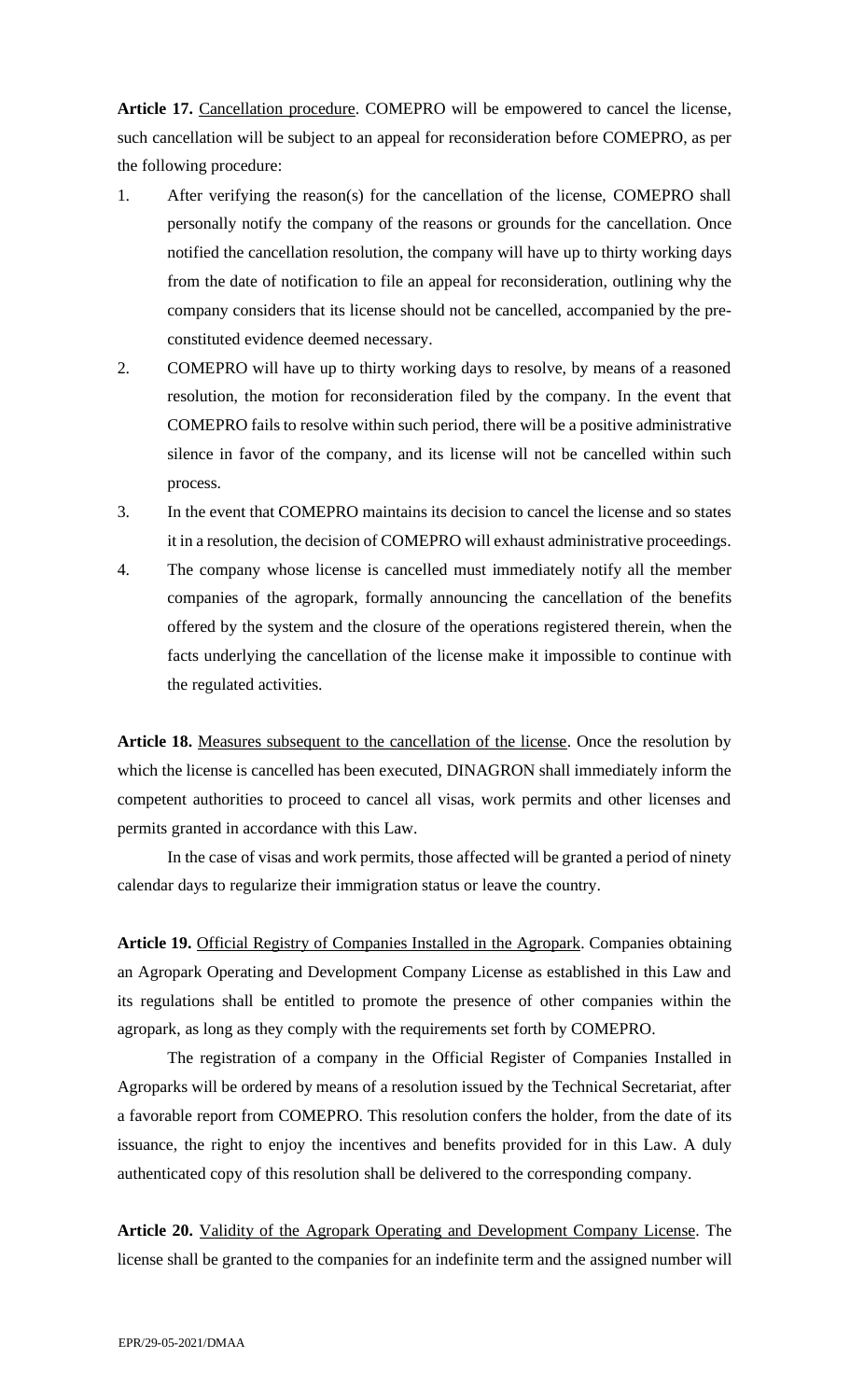correspond to the number of the Single Taxpayer Registry of the General Directorate of Revenue of the Ministry of Economy and Finance, which must be used in the administrative procedures necessary to develop their activities in the Republic of Panama.

When the activity is developed in an area owned by the State given under administrative concession, validity term of the license shall be subject to the term of the concession. Once the concession has expired, the license shall lose its validity.

**Article 21.** Legal Stability. The companies obtaining an Agropark Operating and Development Company License will enjoy, automatically and without the need for any additional action, as from the issuance of their license, the guarantees referred to in Article 10 of Law 54 of 1998. However, in order to maintain said guarantees, it will be necessary for the company holding a license to submit to DINAGRON an investment plan valued at more than two million balboas (B/.2 000 000.00), which must be completed within a term not exceeding three years from the date of issuance of its license.

#### **Chapter IV**  Tax and Customs Regime

**Article 22.** Tax exemptions. The companies holding an Agropark Operating and Development Company License or companies authorized to establish within an agropark will enjoy the following benefits and incentives during the term of the license or its registration:

- 1. Exemption from any tax, fee, levies or import duties on construction materials, equipment, machinery, vehicles, and furniture necessary to carry out its activities for a period of five years, counted from the date of approval of the Agropark Operating and Development Company License. If such goods are to be sold or transferred to any person, natural or juridical, within the customs territory of the Republic of Panama and do not enjoy similar benefits, the corresponding taxes must be paid.
- 2. Benefit of 3% as import tax on raw materials, semi-processed or intermediate products and other inputs used in the composition or manufacturing process of their products. Raw materials, semi-processed or intermediate products and other inputs considered as sensitive for the national economy, as established in article 25 of Law 28 of 1995, modified by Law 26 of 2001, article 1 of Cabinet Decree 25 of July 16, 2003 and the free trade agreements subscribed with the Republic of Panama are excluded.
- 3. Exemption from property tax on new commercial and industrial improvements for a term of twenty years, from the date of issuance of the occupancy permit.
- 4. The right to deduct the losses incurred by the companies benefited by this Law during the first two fiscal periods as from the beginning of their activities during the following five fiscal periods, at a rate of 20% per year. Such deductions may not reduce the net taxable income for that year by more than 50% of the taxpayer's net taxable income. Non deducted losses during such tax period cannot be deducted forward to the following years nor do they qualify for any refund from the National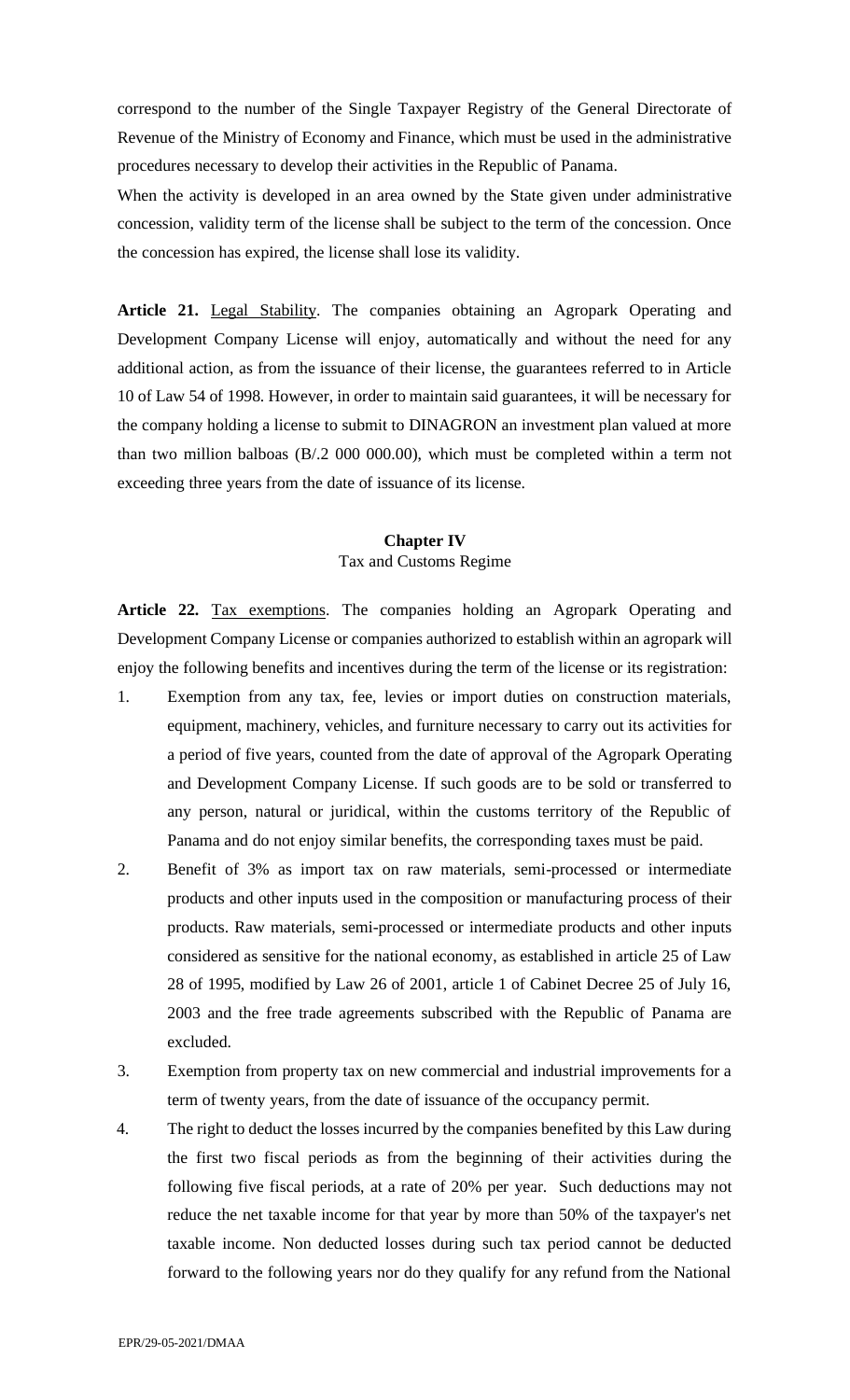Treasury. Deductions may only be made on the income tax return and not on the estimated tax return.

**Article 23.** Income tax regime. Companies holding an Agropark Operating and Development Company License and companies authorized to establish within an agropark will pay income tax at a reduced rate corresponding to 50% of that established in Article 699 of the Tax Code.

Companies holding an Agropark Operating and Development Company License and companies authorized to establish within an agropark will be subject to the alternative income tax calculation (CAIR) referred to in Article 699 of the Tax Code, according to the reduced rate mentioned in this article.

Dividends generated by companies holding an Agropark Operating and Development Company License and companies authorized to establish within an agropark will pay the dividend tax and complementary tax at a reduced rate corresponding to 50% of that established in literal f of article 701 of the Tax Code.

The reduced rate contained in this article will be applicable for the first five years, effective from the date of issuance of the Agropark Operating and Development Company License or the resolution authorizing a company to establish within an agropark. Once this period has expired, the companies will pay their income tax, dividend tax and complementary tax, based on the full rate established in the Tax Code.

Article 24. Customs Regime. The National Customs Authority shall regulate the procedure for entries and exits of raw material or national product, from or to companies established in agroparks, to undergo a legally authorized process from said merchandise.

On this assumption, the products manufactured, processed, assembled, transformed, or remanufactured by the companies established in an agropark may be introduced into the national fiscal territory paying the respective customs duties or taxes, only on the value of the foreign raw materials and components added to the product, based on the customs tariff for each raw material or component added to the final product. For these purposes, the company acting as importer shall submit to the customs authorities the input-output relation sheet, previously verified and approved by the National Customs Authority.

For the computation of such tariffs or customs duties, the amount corresponding to the value of raw materials, inputs, components, or foreign goods that have been added to the finished product, subject to duty-free treatment or tariff discounts, by virtue of international trade treaties or agreements, shall be excluded as appropriate.

#### **Chapter V**  Agricultural Producers that are Part of Agroparks

**Article 25.** Registration of agricultural product before DINAGRON. Every agricultural producer that joins or is part of an agropark must register with DINAGRON, for which it will require the Certification of the Operating and Developing Company of the Agropark,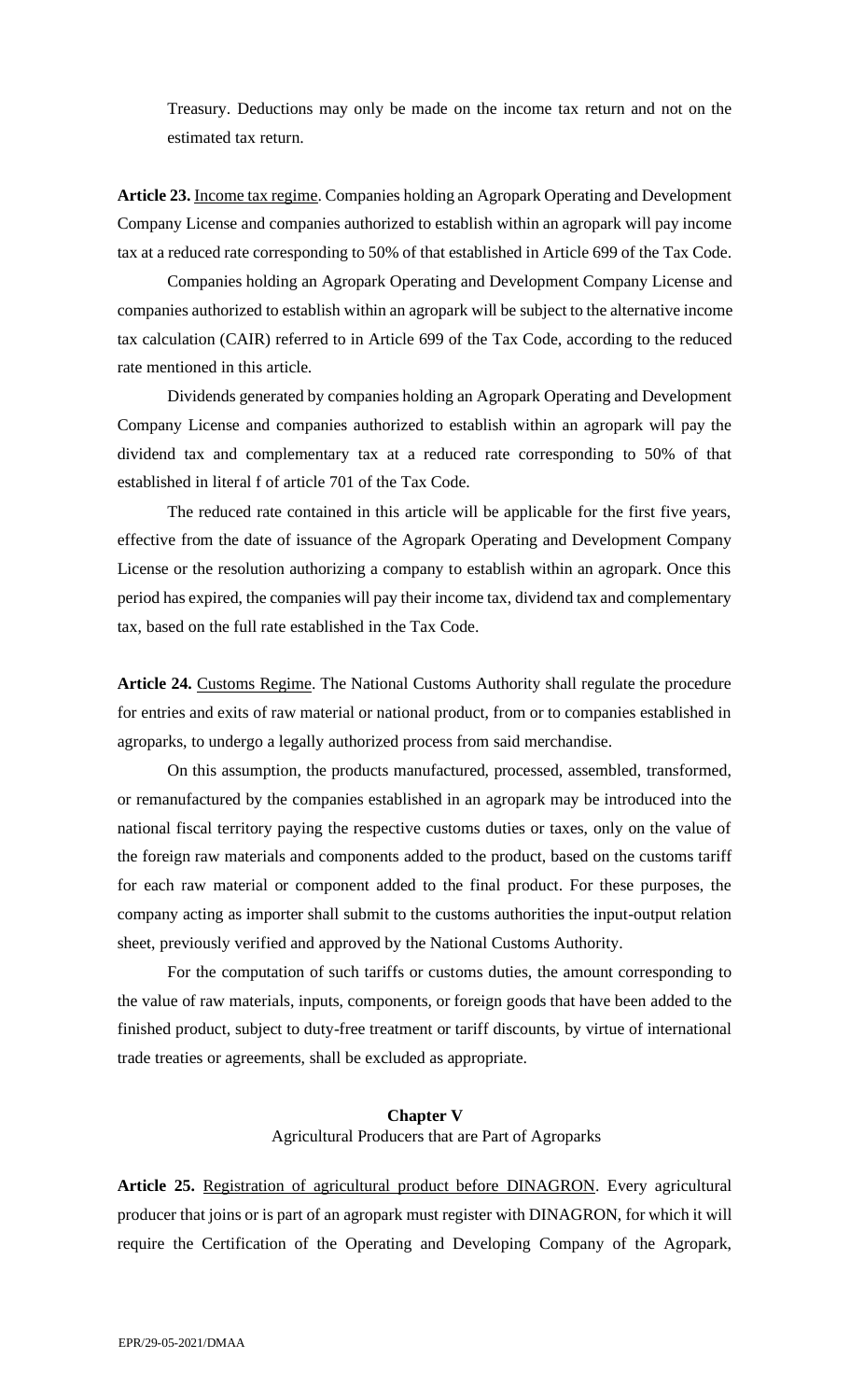specifying the activity to be performed, other requirements will be part of the regulation of this Law.

Article 26. Prerogatives and benefits. Agricultural producers that are part of an agropark shall receive the same prerogatives and benefits granted to the Operating and Developing Companies.

**Article 27.** Incorporation of high technology. Agricultural producers that are part of an agropark must incorporate high technology to the production processes, in order to increase productivity and competitiveness and will grow profitable products to supply the national and international demand, as authorized to the operating and management company.

**Article 28.** Financial Market Conditions. Credit policies and terms and conditions for financing granted to agricultural producers will be developed and negotiated in accordance with financial market conditions for the agricultural sector with the participation of the Banco Nacional de Panamá as trustee and DINAGRON.

**Article 29.** Trust. All financial resources obtained to finance agricultural producers interested in becoming part of an agropark must be administered through a trust, whose trustee will be the Banco Nacional de Panamá.

# **Chapter VI**

# Final Provisions

**Article 30.** Provisions. The Ministry of Economy and Finance shall take all the measures to provide the necessary funds required by the Ministry of Agricultural Development for the implementation of this Law.

Article 31. Corporate social responsibility programs or projects. Agribusinesses or agroindustries installed within an agropark shall develop annual corporate social responsibility programs or projects, focused on environmental education and conservation, directed to the communities where they develop their operations.

**Article 32.** Management of financial resources. DINAGRON, together with the Operating and Development Company of an agropark, shall manage the financial resources, both from the State and from private banks and private, national and international investors, or international investment or development organizations, necessary to finance the agricultural producers interested in participating in the development of an agropark. The financial cost of these resources must be competitive with those available in the market for the agricultural sector.